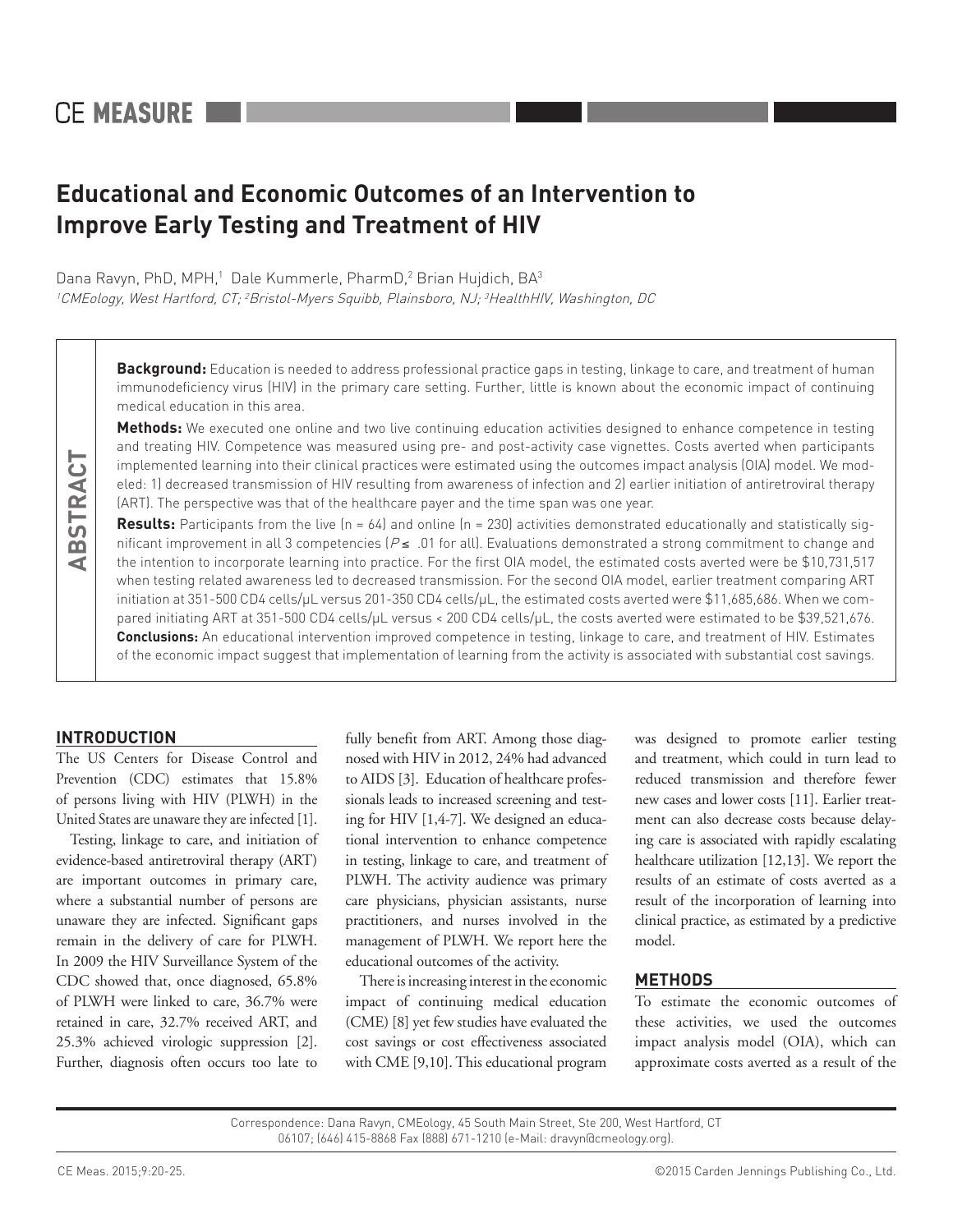incorporation of newly learned behaviors into clinical practice [14]. The OIA calculates the economic impact of CME activities on the practices of participants by estimating the costs saved from projected practice change. The rationale for the model is that the scope of changes in CME participant behavior would affect such a large number of practices and patients across multiple healthcare systems that it would be impractical to measure outcomes directly. We used the OIA to predict costs averted when participants implemented learning into their practices in such a way as to increase HIV screening, testing, or treatment.

# **EDUCATIONAL INTERVENTIONS**

A CME activity titled *HIV in the Primary Care Setting: Screening, Access to Expert Care, and Treatment Initiation* was conducted with the following learning objectives: 1) apply recommendations and procedures for primary care practice treatment teams in screening, diagnosing, counseling, and treating patients with HIV disease; 2) develop integrated systems for linking patients newly diagnosed with HIV/AIDS to an appropriate care setting; 3) describe recommendations in current HIV treatment guidelines for initiating therapy and monitoring patients who are on an initial regimen; and 4) evaluate key factors in the decision to become an expert HIV caregiver. The program was a collaboration among HealthHIV, Discovery Institute of Medical Education, and Medscape and was supported by an educational grant from Bristol-Myers Squibb. Two 1-hour interactive live activities using an audience response system were held at annual primary care association meetings, one (n=30) in San Antonio, Texas in October 2010 and one (n=34) in Lake Lanier, Georgia in April 2011. Material from the meetings was used to create a 1-hour online Medscape activity (n=3368), which was offered from November 2010 to November 2011. Participants were mostly primary care providers.

# **DATA COLLECTION AND ANALYSIS**

All participants completed a survey on demographics, satisfaction, commitment to change, and other items. To evaluate changes in participants' competence related to the learning objectives, we administered a case vignette. Case vignettes are a validated method of measuring competence [15,16]. Participants in the live activity used an audience response system to answer case questions before and after the activity. A self-selected convenience sample of online participants completed the case questions before starting the activity and then answered the same questions immediately at the end of the activity. Differences in pre-activity and post-activity case vignette scores were evaluated using Pearson chisquare with a p-value of 0.05 considered statistically significant.

#### **MODELS AND VARIABLES**

The perspective was that of the healthcare payer. Two models were constructed. For both models the base case was 2 in 10 activity participants implementing learning into their practice (Table 1). This was a conservative estimate based on both the level of commitment to change expressed by activity participants and the literature on behavioral outcomes after similar HIV education interventions [1,6,7]. The cost of expenditures for care was obtained from a cross-sectional review of medical records conducted by the HIV Research Network and represents the mean annual total expenditures across CD4 strata for PLWH in 2006 [13]. The costs were derived from inpatient days, outpatient visits, ART, and other prescribed medications.

One limitation to the OIA is the inability to know how many participants will actually change their behavior. The base case was that 20% would implement learning following the activity. Among the online activity participants, 38% stated that they would modify their treatment plans. Commitment to change was reported by 89% and 94% of the Georgia and Texas workshop participants, respectively, and 81% of online participants. Self-reported commitment to change is a strong predictor of behavior as shown in randomized trials [17]. Additionally, 84% of online participants said the content they learned from the activity would change their practices. Educational interventions similar to this one lead to significant change in provider practices. A didactic CME program that sought to increase HIV testing in pregnant women resulted in testing rates increasing from 5.7% to 64.2% [7]. Other studies have shown that education with a didactic component can change clinical practice

| <b>Table 1. Parameters Used in the Model</b>                                                             |                  |                   |
|----------------------------------------------------------------------------------------------------------|------------------|-------------------|
| Parameter                                                                                                | <b>Base Case</b> | Range             |
| % of participants who change behavior <sup>1,6,7,17</sup>                                                | 20%              | 10%-50%           |
| Prevalence of HIV <sup>31</sup>                                                                          | 0.01             | $0.005 - 0.08$    |
| Panel size <sup>30</sup>                                                                                 | 2300             | 1840-2760         |
| Transmission rate unaware <sup>22</sup>                                                                  | 0.0877           | $0.044 - 0.175$   |
| Transmission rate aware <sup>22</sup>                                                                    | 0.0253           | $0.012 - 0.051$   |
| Proportion of patients accepting tests <sup>23</sup>                                                     | 0.4              | $0.2 - 0.6$       |
| Percent receiving treatment <sup>2</sup>                                                                 | 0.2              | $0.1 - 0.3$       |
| Mean annual total expenditures <sup>13</sup>                                                             | \$27,234         | \$15,106-\$30,949 |
| Mean annual expenditures for care initiated<br>at CD4 count of 351-500 vs 201-350 cells/uL <sup>13</sup> | \$3701           | \$3657-\$3744     |
| Mean annual expenditures for care initiated<br>at CD4 count of 351-500 vs <200 cells/uL13                | \$12,517         | \$10,848-\$14,186 |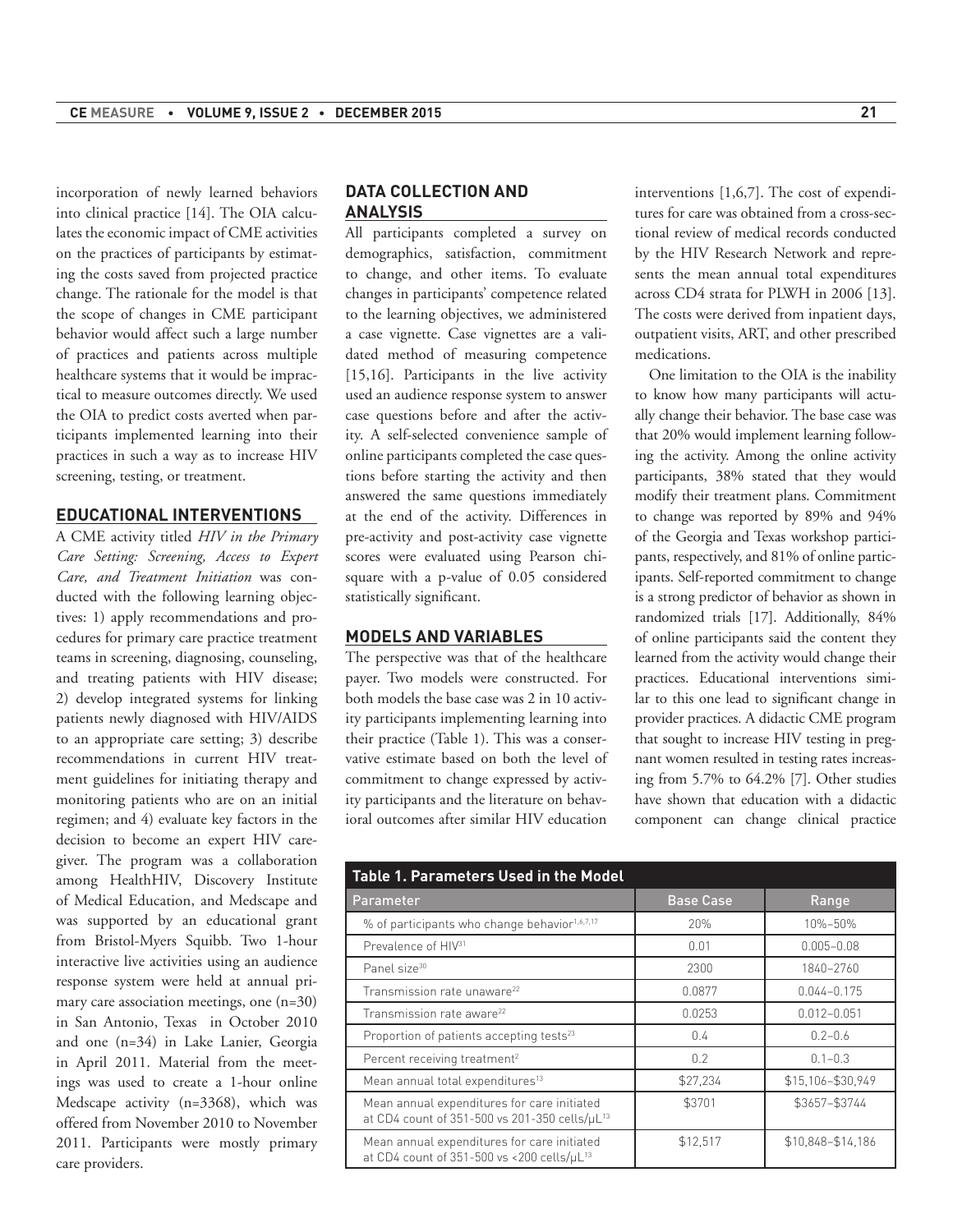behaviors in HIV-related providers [4,18- 20]. Given these data, together with the high degree of self-reported commitment to change, it is reasonable to expect that 20% of participants incorporated learning into their practices.

The first model predicted cost savings resulting from cases averted when PLWH become aware of their infection (Table 2). The transmission rate among persons unaware they are infected with HIV is about 3 times higher than transmission among those aware they are infected [11]. Testing and awareness of HIV will decrease the transmission rate, preventing a substantial number of new cases [21,22]. Accordingly, cost savings associated with the direct medical costs of prevented cases can be estimated. The variables used in the model are shown in Table 1. The base case is 2 in 10 activity participants implementing learning to offer HIV testing to all eligible patients in their practice. The model accounts for 40% accepting a test, a rate comparable to that reported for an urgent-care center offering routine screening [23]. Estimates of transmission rates in nonacutely infected aware and unaware PLWH were derived from a model based on epidemiologic data (Table 1) [24].

The second model estimated costs averted when treatment was initiated earlier, according to strata of CD4 cell count (Table 2). Treating HIV sooner is associated with fewer costs because healthcare expenditures rise in patients with lower CD4 cell counts [25-28]. In the base case, 2 in 10 activity participants would return to their practice and apply what they learned, leading to earlier treatment of PLWH. The base case allowed for 20% of patients to be treated, based on data from the National HIV Surveillance System and accounting for up to 5% loss to follow up [2]. We compared costs averted by initiating ART in patients with CD4 cell counts of 350-500 cells/μL compared with either  $201-350$  cells/ $\mu$ L or < 200 cells/ $\mu$ L. Costs for healthcare utilization at CD4 strata were taken from the HIV Research Network [13].

## **SENSITIVITY ANALYSIS**

One-way sensitivity analysis and probabilistic sensitivity analysis (PSA) with secondorder Monte Carlo simulation were used to evaluate parameter uncertainty in each of the models. One-way sensitivity analysis was used to determine the impact of varying a single parameter on the model estimates. PSA was used to quantify the level of confidence in the results of the model estimate. In contrast to one-way sensitivity analysis, PSA allows all parameters in the model to be varied independently and simultaneously within their likely ranges and according to their probability distributions [29]. The software selects each parameter independently from a random point

**Table 2. Formulas Used to Calculate Hypothetical Costs Averted by CME Activity Participants Who Incorporate Learning into Clinical Practice** Model Competence/Rationale Formula Model 1 | Increased testing/costs averted by decreased transmission from awareness of serostatus Cases averted =  $[N \times (Pt \times NHIV)] \times TU \times$ A] – [N x (Pt x NHIV) x TA x A]

|         | UI SEI USTATUS                                                                   | Costs averted per year = cases averted x<br>cost per case per year  |
|---------|----------------------------------------------------------------------------------|---------------------------------------------------------------------|
| Model 2 | Increased treatment/costs averted by<br>treating earlier before CD4 cell decline | Costs averted per year = $(N \times NHIV \times$<br>$Ptx \times TA$ |
|         |                                                                                  |                                                                     |

 $CME =$  continuing medical education;  $N =$  number of activity participants; Pt = proportion of patients in panel tested; NHIV = number of patients in panel with HIV = (no. patients in panel) x (estimated prevalence rate in panel);  $TU =$  transmission rate in unaware patients;  $A =$  proportion accepting an HIV test; TA = transmission rate in aware patients; Ptx = proportion of patients treated; TΔ = difference in treatment costs per year at different CD4 levels when diagnosed.

in its probability distribution, places the values in the model, and calculates the estimated value. This is repeated for a cohort of 10,000 and parameter estimates are used to calculate a mean and nonparametric 95% confidence interval (CI). Table 1 lists the base case and lower and upper limits used in the sensitivity analysis.

All currency values were adjusted to 2014 US dollars using the medical care component of the Consumer Price Index. The time frame of the estimates was 1 year. OIA model analysis and PSA were conducted using TreeAge Pro Software 2014 R1.0 (Williamstown, MA).

## **RESULTS**

Live-activity participants for the Georgia (n=34) and Texas (n=30) workshops were primarily family practice and internal medicine physicians and nurses. The online activity sample consisted of primary care physicians and nurses (n=230) who completed both the pre-activity and post-activity case vignette. In all groups, the proportion of participants answering questions correctly increased significantly between the preand post-activity administration of the case vignette ( $P \le 0.01$  for all; Figure 1). These results demonstrated improved competence in the goals of the activity, which were to enhance testing, linkage to care, and evidence-based treatment of HIV. Overall, no significant differences were found between the live and online groups with regard to pre- and post-activity test results or other survey results such as knowledge questions and satisfaction ratings.

## **MODEL 1**

The economic models included all participants from the live and online activities who completed the activity and earned CME credit (n = 3432). Based on the assumed panel (number of patients seen annually) of 2,300 [30] and an undetected prevalence of HIV of 0.01 [31], the number of PLWH in the model population was estimated to be 78,936 (range, 63,148-94,723). The first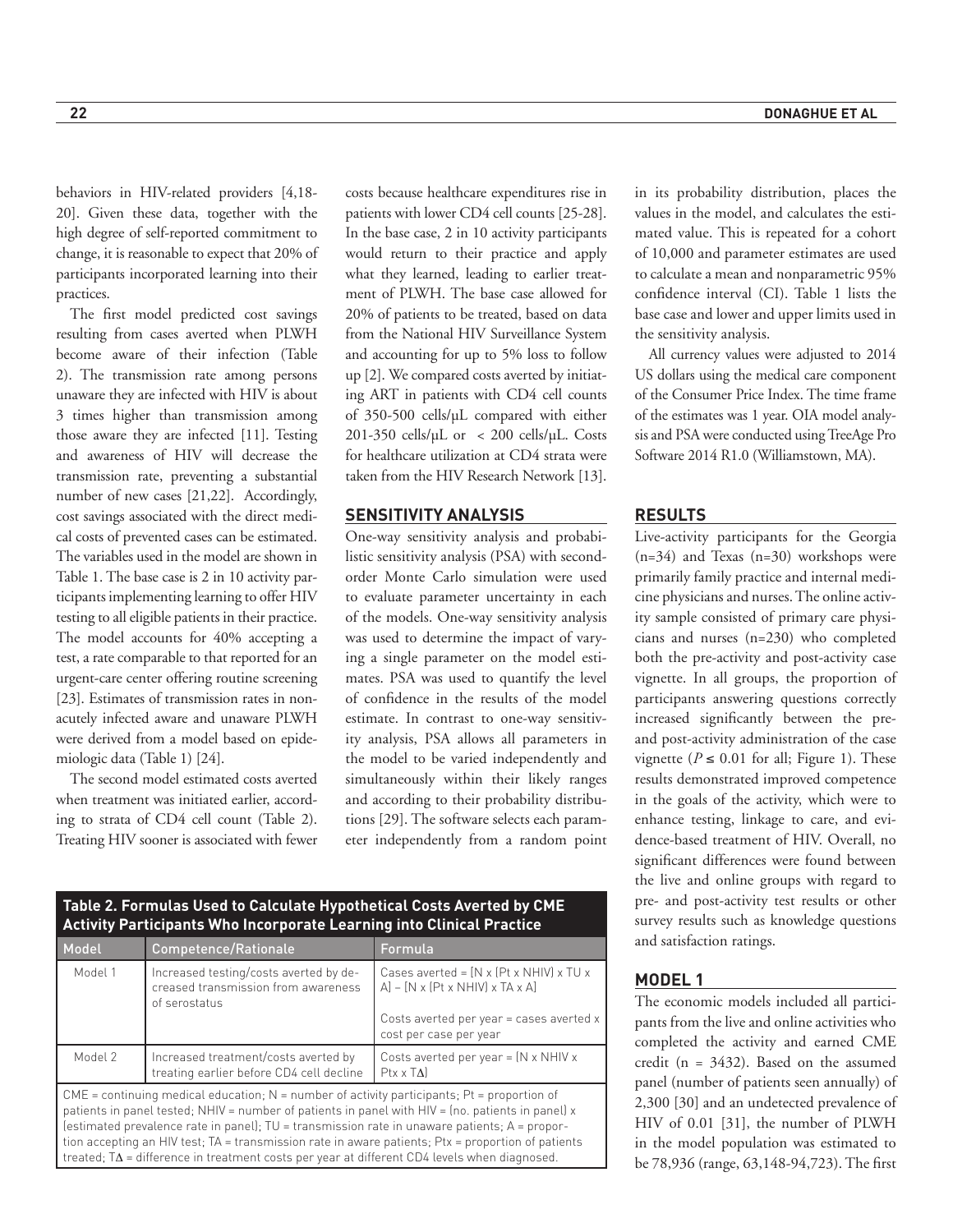



**Figure 1.** Pre-activity (black bars) and postactivity (gray bars) case vignette test scores for live and online activity participants. Competencies of the CME activity measured were (A) offering HIV test according to CDC recommendations, (B) linkage to HIV care in the medical home, and (C) evidence-based treatment. CDC = Centers for Disease Control and Prevention; ART = antiretroviral therapy.

economic model estimated costs averted by preventing new cases through awareness of infection. The base case was 2 in 10 participants testing PLWH in their practice and 40% of patients accepting tests. The base case estimated the prevention of 394.048

cases for costs averted of \$10,731,517 (Table 3). PSA resulted in a mean estimate of cost savings of \$10,717,423 (95% CI \$4,363,588-\$20,934,408). The estimate was relatively sensitive to the transmission rate for aware and unaware PLWH and the proportion of patients accepting tests. The results showed that a substantial cost savings would be likely even if a modest number of participants tested and identified PLWH in their practices.

**Sensitivity Analysis**

Cases prevented resulting from awareness of infection

Care initiated at CD4 of 351-500 vs 201-350 cells/μL

Care initiated at CD4 of 351-500 vs <200 cells/μL

## **MODEL 2**

The second model estimated costs averted with treatment initiated at a CD4 count of 351-500 cells/μL, compared with 201-350 cells/μL. The base case was 2 in 10 participants returning to their practice and initiating early treatment in 20% of patients. The patient population for this model was 3157.44. The estimated costs averted were \$11,685,686 (Table 3). PSA estimated the mean savings to be \$11,792,646 (95% CI \$6,661,485-\$18,924,573). For treatment initiated at a CD4 count of 351-500 cells/ μL compared with < 200 cells/μL, the estimated costs averted were \$39,521,676 for the base case. PSA estimated the mean savings to be \$39,879,700 (95% CI \$23,675,719-\$61,982,621). Both early treatment models were most sensitive to the number of participants who changed their behavior and the number of patients receiving treatment. One-way sensitivity analysis was used to evaluate the impact of baseline HIV prevalence on the model outcomes; it was found that varying the prevalence from 0.005 to 0.08 had a proportional but not considerable impact on the model outcomes. It can be seen from the sensitivity analysis that even if a small proportion of activity participants treat earlier, substantial expenditures can be prevented.

Mean (95% CI)

\$10,731,517 \$10,717,423 (\$4,363,588–\$20,934,408)

\$11,685,686 \$11,792,646 (\$6,661,485–\$18,924,573)

\$39,521,676 \$39,879,700 (\$23,675,719–\$61,982,621)

#### **DISCUSSION**

**TABLE 3. Estimated Annual Costs Averted in the Base Case and Probabilistic** 

Outcome **Base Case Case Probabilistic Sensitivity Analysis,** 

The results from the case vignette showed that a significant proportion of participants improved in each of the 3 activity competencies following the learning intervention (Figure 1). The differences between preand post-activity test scores were both statistically and educationally significant. These results were reflected in self-assessments provided by the participants in the evaluation. For example, 91%-97% of activity participants stated that they could apply the recommendations for screening, diagnosis, and treatment of HIV. Among online participants, 73% said the activity had improved their competence. Several studies have demonstrated that continuing education can improve knowledge related to HIV [4,32-34]. Another study has demonstrated that educational interventions like the present one can enhance clinical competence [35].

OIA was used to estimate the costs averted resulting from these CME activities, thereby predicting the economic impact of improved testing or treatment of HIV. Although it is ideal to measure economic outcomes at the individual level, such as in a closed system, this activity had thousands of participants from geographically dispersed institutions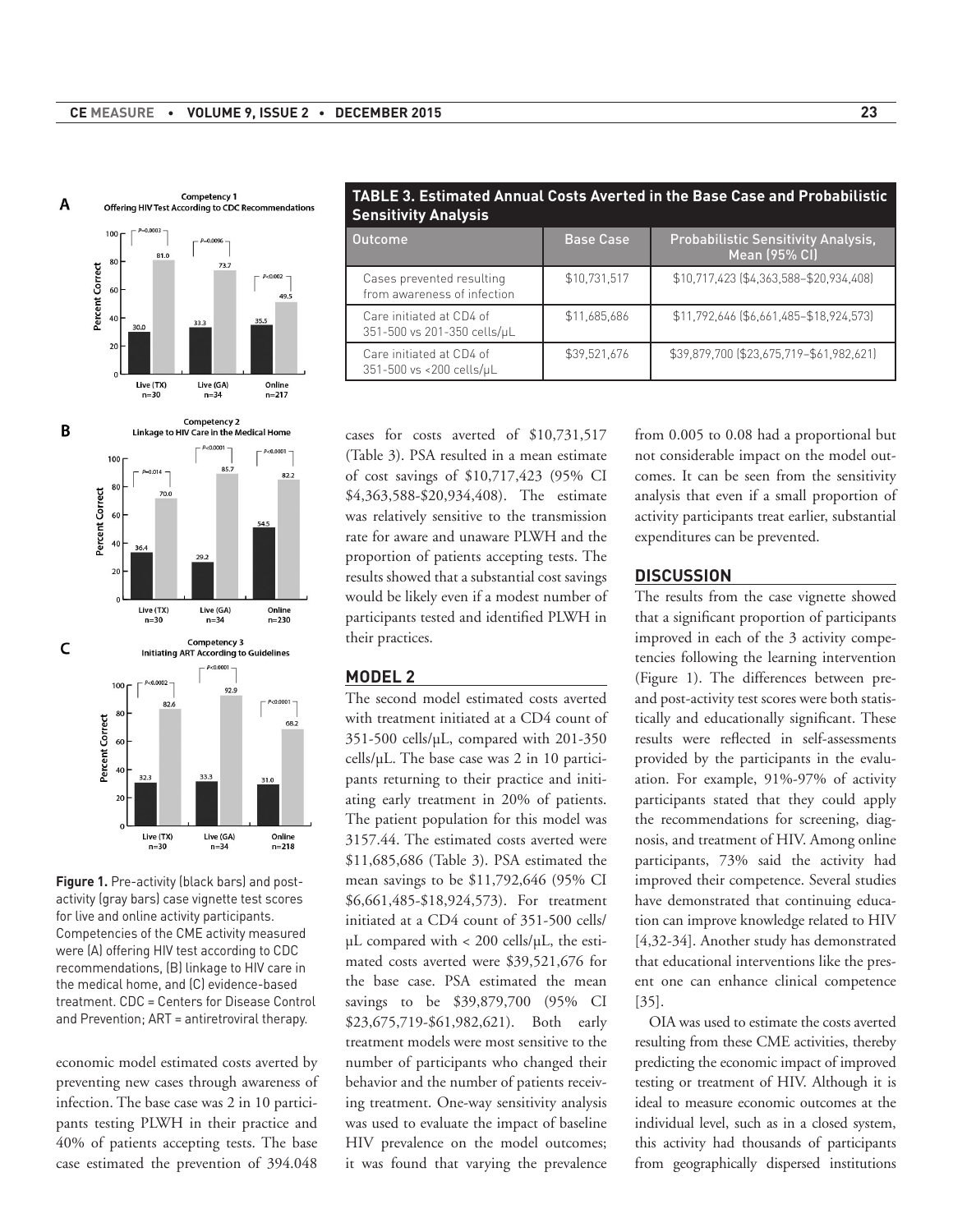[9]. It would not be possible to obtain data on participants' patients, their payers, costs, and health records. In the absence of such data, it is possible to provide a reasonable estimate through modeling [14].

The results of the first model suggest that costs averted by the outcomes of this activity would be substantial, even if only a small proportion of participants incorporate learning into their practices. For example, enhanced testing can increase awareness, which is important because persons who are unaware of their infection contribute disproportionately to HIV transmission [11]. One study suggested that the transmission of HIV from unaware PLWH is 3.5 times more than that from aware PLWH [11]. A recent study using the Progression and Transmission of HIV/AIDS model showed that early diagnosis and treatment reduce the number of new infections transmitted by 50% [36].

The second model showed that provider education leading to earlier initiation of ART when patients have a higher CD4 cell count could lead to substantial cost savings. Several studies have shown late entry into care to be associated with higher costs [12,37,38]. This study had a time horizon of 1 year and therefore did not consider issues such as long-term costs [36]. However, for those starting treatment at CD4 cell counts below 350 cells/ μL, higher costs persisted for 5 years despite increased CD4 cell counts with treatment [37]. Studies have shown that the high cost of starting therapy at lower CD4 counts is sustained for up to 15 years [12,38]. The higher cost of late treatment reflects the increased risk of opportunistic infection, hospitalization, and progression to AIDS [13].

Another limitation of the OIA model is that it requires valid cost data and adequate information about the impact of a measurable outcome objective or healthstate change. Cost data were taken from a large cross-sectional, expertly performed review of medical records at 10 sites in the HIV Research Network [13]. Similar studies have been performed with comparable cost results [12,25,37,38]. The rates of HIV

transmission in aware and unaware PLWH were derived from disease progression models and have been confirmed and updated by several investigators [11,22,24,36]. Model 1 used a simplified transmission model when in fact transmission may be more complex, involving partner mixing, concurrency, condom use, baseline prevalence, frequency of coitus, etc. The current report includes only direct medical costs and does not consider factors such as productivity, nonmedical costs, and quality of life. Additionally, this application of OIA was not cost inclusive, which may be desirable when comparing programs or calculating the return on education (ratio of savings to costs). The time horizon of one year was chosen for this study as this is the duration of learning activities. It is not clear if behavioral change from learning persists for the full year or beyond the one year measured.

#### **CONCLUSIONS**

In conclusion, we have shown that a live and online educational intervention led to improved competence in areas of HIV testing and treating, as demonstrated by improved performance evaluated with a case vignette. Modeling the economic outcomes showed that the implementation of learning would be expected to be associated with substantial cost savings. Estimated costs averted were \$10,731,517 using a model of earlier testing leading to awareness-related decreased transmission. The estimated costs averted were \$11,685,686 for a model of learning leading to earlier treatment that compared ART initiation at 351-500 CD4 cells/μL versus 201-350 CD4 cells/μL. The costs averted were estimated to be \$39,521,676 when comparing initiating ART at 351-500 CD4 cells/ μL versus < 200 CD4 cells/μL. These data suggest that CME-related learning influencing even a small number of learners could have a considerable impact on the economic aspects of HIV care by saving costs related to healthcare utilization.

#### **DISCLOSURES**

The authors have no competing interests. Partial support for the analysis was provided by Bristol-Myers Squibb.

## **REFERENCES**

- 1. Felderman-Taylor J, Valverde M. A structured interview approach to evaluate HIV training for medical care providers. *J Assoc Nurses AIDS Care*. 2007;18:12-21.
- 2. Hall HI, Frazier EL, Rhodes P, et al. Differences in human immunodeficiency virus care and treatment among subpopulations in the United States. *JAMA Intern Med*. 2013;173:1337-44.
- 3. CDC. Monitoring selected national HIV prevention and care objectives by using HIV surveillance data - United States and 6 U.S. dependent areas - 2012. HIV Surveillance Supplemental Report 2014; (January 25, 2015); http://www.cdc.gov/hiv/library/ reports. Published November 2014.
- 4. Lalonde B, Uldall KK, Huba GJ, et al. Impact of HIV/AIDS education on health care provider practice: results from nine grantees of the Special Projects of National Significance Program. *Eval Health Prof*. 2002;25:302-20.
- 5. McKenna C, Bojke L, Manca A, et al. Shoulder acute pain in primary health care: is retraining GPs effective? The SAPPHIRE randomized trial: a cost-effectiveness analysis. *Rheumatology (Oxford)*. 2009;48:558-63.
- 6. Mulligan R, Seirawan H, Galligan J, Lemme S. The effect of an HIV/AIDS educational program on the knowledge, attitudes, and behaviors of dental professionals. *J Dent Educ*. 2006;70:857-68.
- 7. Grimes RM, Courtney CC, Vindekilde J. A collaborative program between a school of public health and a local health department to increase HIV testing of pregnant women. *Public Health Rep*. 2001;116:585-9.
- 8. Mazmanian PE. Continuing medical education costs and benefits: lessons for competing in a changing health care economy. *J Contin Educ Health Prof*. 2009;29:133-4.
- 9. Trogdon JG, Allaire BT, Egan BM, Lackland DT, Masters D. Training providers in